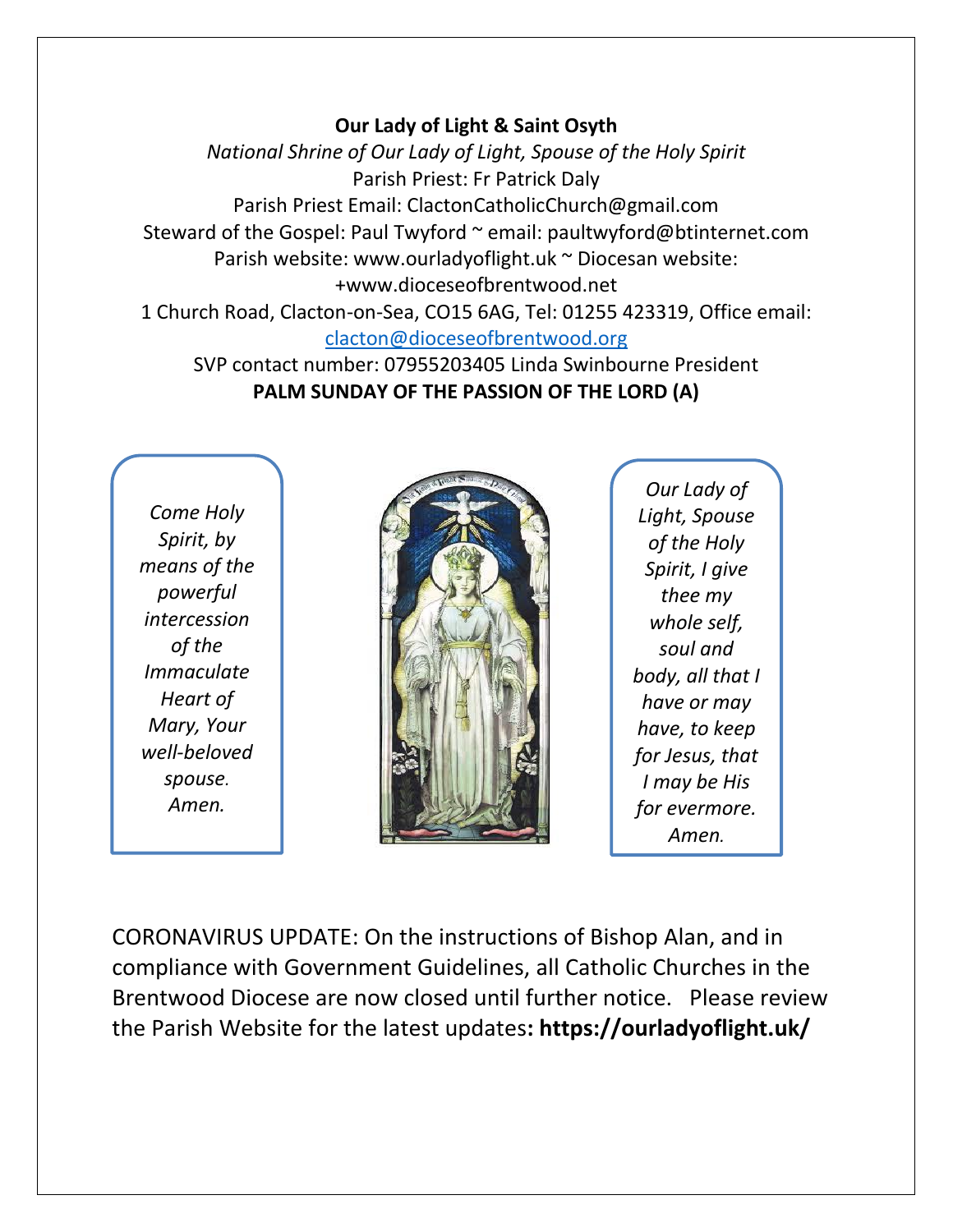## SUNDAY GOSPEL: Matthew 26:14-27:66

On this day, the Church recalls the entrance of Christ the Lord into Jerusalem to accomplish His Pascal Mystery. We recall the Messianic entrance and the Passion of the Lord. This is the commencement of Holy Week. This is the week in which we follow in the footsteps of Jesus Christ from His Passion and death, to the glory of His Resurrection at the Easter Vigil. We by His grace are partakers of the Cross, in order that we may also have a share in His Resurrection and in His life. Though innocent, Jesus suffered willingly for our sins. His death has washed away our sins and His Resurrection has purchased our eternal life.

Jesus Christ, the Second Person of the Holy Trinity, entered into humanity through the action of the Holy Spirit and the consent of the Blessed Virgin Mary to pay the price for our sins. This was His Mission. He came to do the will of the Father. Jesus Christ is the Lamb of God who takes away the sins of the world.

We are told by scriptural scholars, that in ancient times, palm leaves were a symbol of victory and were often displayed in great celebrations of success over the enemy. The early Christians adopted the sign of the palm leaf to represent the victory won by Christ over the evils of sin and death. This is why the early martyrs were said to have received the palm of martyrdom.

Sadly, we are not able to celebrate the Church's great liturgies this week in remembrance of the Passion, Death and Resurrection of Jesus Christ in the normal way. In the midst of the fear and anxiety created by the Corona virus crisis, let us not forget the great victory won for us by Our Saviour and Lord – Jesus Christ. Whatever happens in this crisis let us be reassured by the promise of eternal life made possible by the Passion, Death and Resurrection of Our Lord Jesus Christ.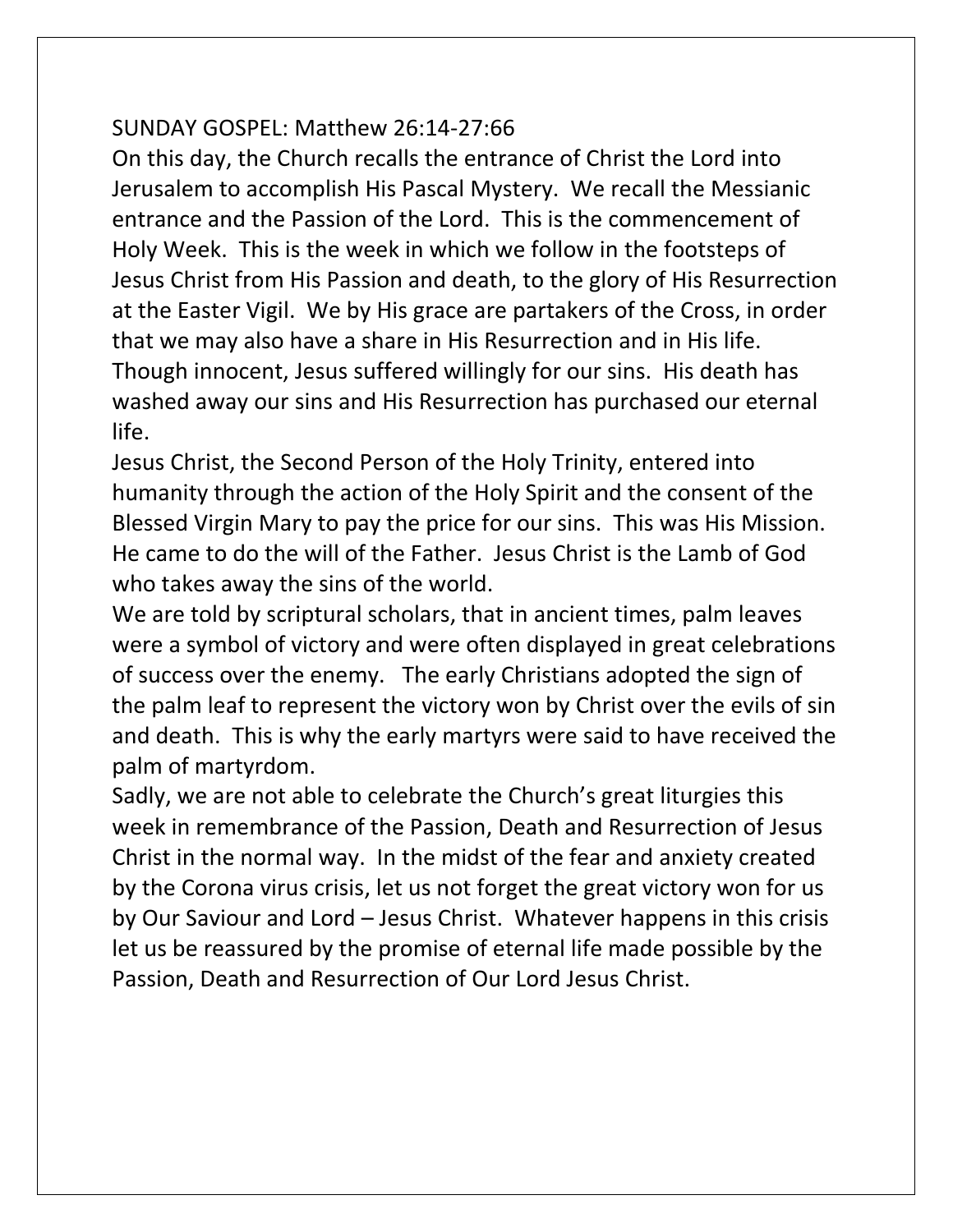FUNERALS: The following funerals are taking place next week: Monday 6th April: Elizabeth Perfect Dec'd Tuesday 7th April: Charles Kavanagh Dec'd Please pray for the repose of their souls and for the support of their grieving families.

OFFERTORY COLLECTION STANDING ORDER UPDATE: The title of the parish bank account has been amended in order to remove the word 'Montfort'. New standing order or electronic payments may now be set up using the following details: **Bank Title: Catholic Church Clacton-on-Sea, Sort Code 401322, Account Number: 41020463.** Members of the gift-aid scheme should quote their name and gift aid number in the Reference. Thank you for your support. Fr Patrick

EASTER OFFERING: This is your personal gift to the priest. Those using Gift Aid Envelopes should use the envelope marked 'Easter Offering'.

| Saturday 4 <sup>th</sup> April | 9.30 am   | <b>MASS: Patrick O'Brien</b>             |
|--------------------------------|-----------|------------------------------------------|
|                                |           | (Eileen & Tom Murphy)                    |
|                                |           |                                          |
| Saturday 4 <sup>th</sup> April | 5.00 pm   | <b>MASS: Chris Downes RIP</b>            |
| <b>Vigil of Palm Sunday</b>    |           | (Pat & Breda Cunningham)                 |
| Sunday 5 <sup>th</sup> April   | 8.30 am.  | <b>MASS: Frank McNicholas RIP</b>        |
| Palm Sunday of the             |           | (Nicola)                                 |
| Passion of the Lord            | 10.30 am. | <b>MASS: Hughes Family &amp; Friends</b> |
|                                |           | <b>Intentions</b>                        |
|                                |           | (Maureen Hughes)                         |
|                                |           |                                          |

## THE FOLLOWING MASSES WILL BE CELEBRATED BY THE PRIEST ONLY: